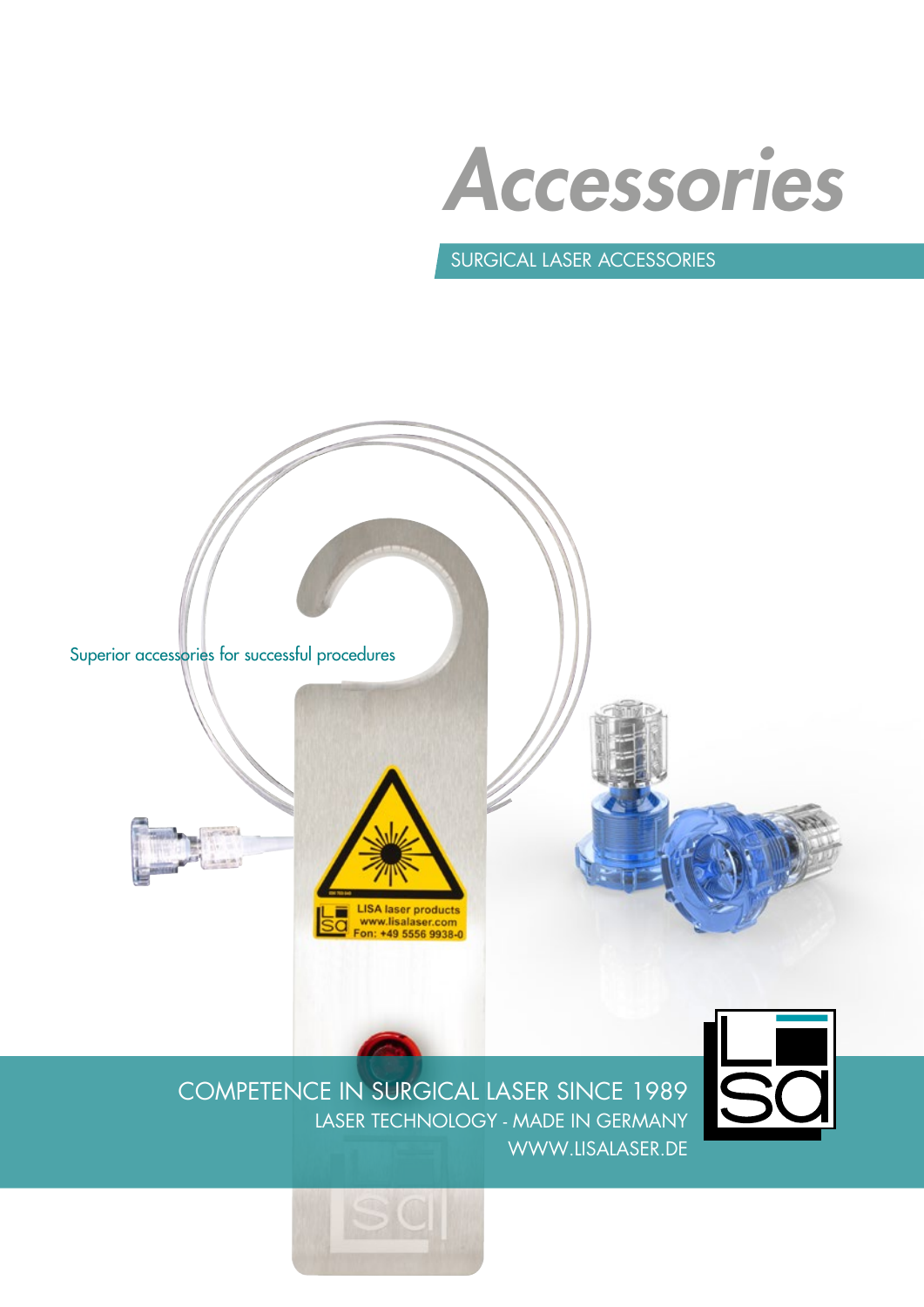LISA laser products provides various accessories and helpful devices for many laser applications in different medical specialities and complementary product lines.

For our range of fibres please see the Surgical Laser Fibres brochure.

For uretherorenoscopes, nephroscopes and complementary instruments please see the ScopeLine brochures.

## Fibre Insertion and Fibre Fixation



| <b>TuohyBorst</b><br>Port Seal for fixation of laser fibres to endoscopes and<br>laser instruments, connects to female Luer Lock, sterile<br>on delivery, single use                                                                                                                      | 101 503 125 |  |
|-------------------------------------------------------------------------------------------------------------------------------------------------------------------------------------------------------------------------------------------------------------------------------------------|-------------|--|
| 1 package á 6 pieces                                                                                                                                                                                                                                                                      |             |  |
| <b>TuohyBorst-Y</b><br>Port Seal for fixation of laser fibres to endoscopes and<br>laser instruments, connects to female Luer Lock, with<br>side port for irrigation, sterile on delivery, single use                                                                                     | 101 503 291 |  |
| 1 package á 4 pieces                                                                                                                                                                                                                                                                      |             |  |
| <b>FlexGuard</b><br>laser fibre insertion sheath, sterile on delivery, for<br>single use, outer diameter 0.9 mm for 3.6 F working<br>channels, clearance 0.6 mm matching with<br>FlexiFib/ FlexiFib-SU and LithoFib, length 1000 mm,<br>DE 10 2005 017 204,<br>U.S. Patent No. 7,775,969. | 101 503 263 |  |



# Spine Surgery

### **SpineLas 375-7.5** 101 503 251



side fire applicator, for laser foraminoplasty and discectomy, working length 375 mm, outer diameter 7.5 F, includes non-detachable laser fibre, sterile on delivery, for single use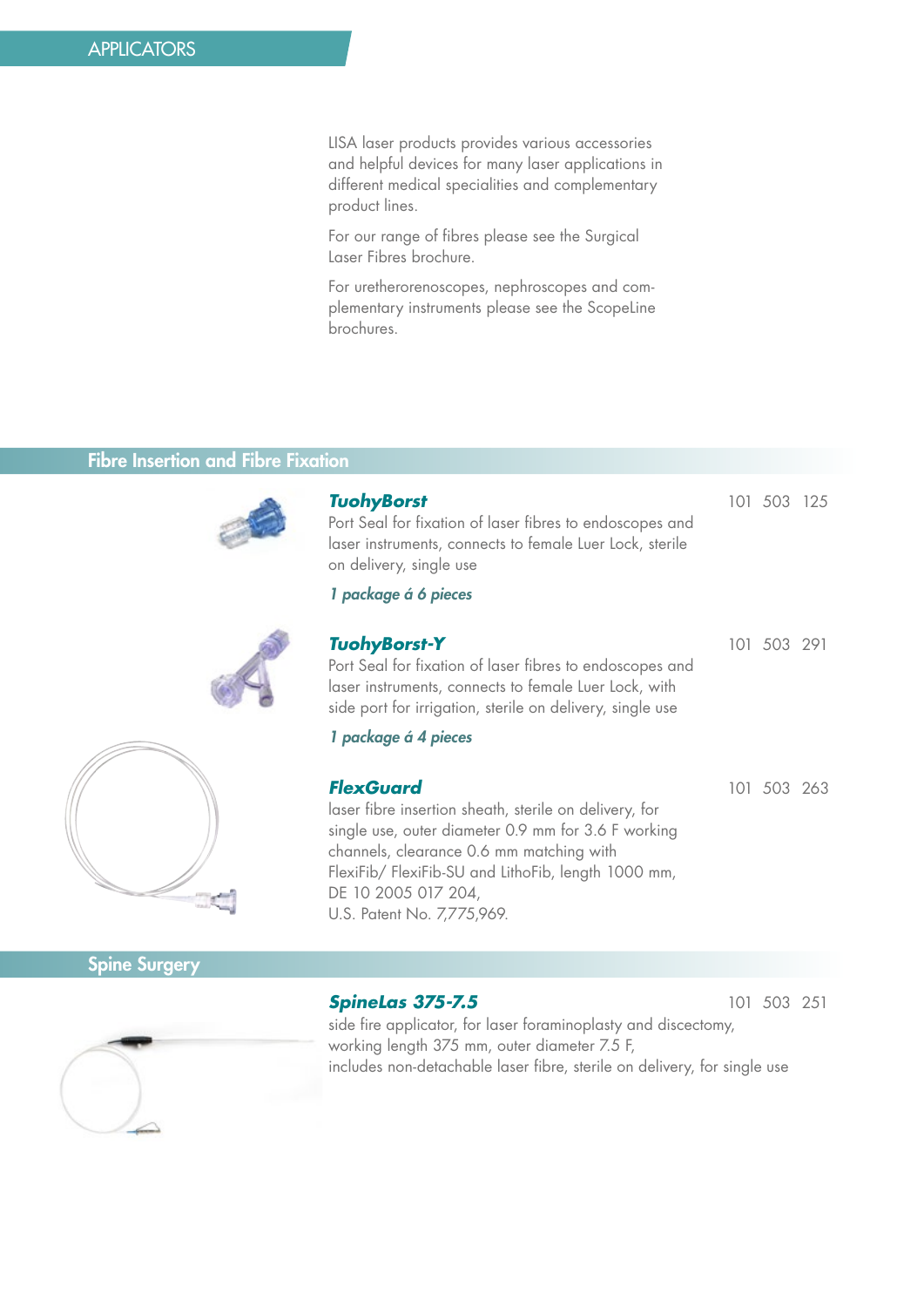# **SAFETY**

## **Eyewear**



#### **Safety Eyewear**

Laser protective eyewear (plastic goggle fits over glasses) for Sphinx and RevoLix product families 101 503 141



#### **Safety Eyewear**

| Colour neutral laser safety glasses for Sphinx and |             |  |
|----------------------------------------------------|-------------|--|
| Revolix product families                           | 101 503 399 |  |



### **Safety Eyewear**

Colour neutral laser safety glasses (for spectacle wearers) for Sphinx and RevoLix product families 101 503 400

**Power Meter PED** 101 503 140

**Tools** 





| WarnLED<br>laser warning sign, hangs on door handles etc.,<br>with flashing LEDs                               | 101 503 223 |  |
|----------------------------------------------------------------------------------------------------------------|-------------|--|
| <b>Warning Sign</b><br>laser warning sign for marking entrance doors                                           | 101 503 331 |  |
| <b>FibreScope 200x</b><br>for fibre connector inspection, magnification 200 times,<br>illumination (not shown) | 101 503 417 |  |
|                                                                                                                |             |  |

#### **FibreScope 50x** 101 503 415 for fibre connector inspection, magnification 50 times, w/o illumination

measurement instrument for all LISA lasers